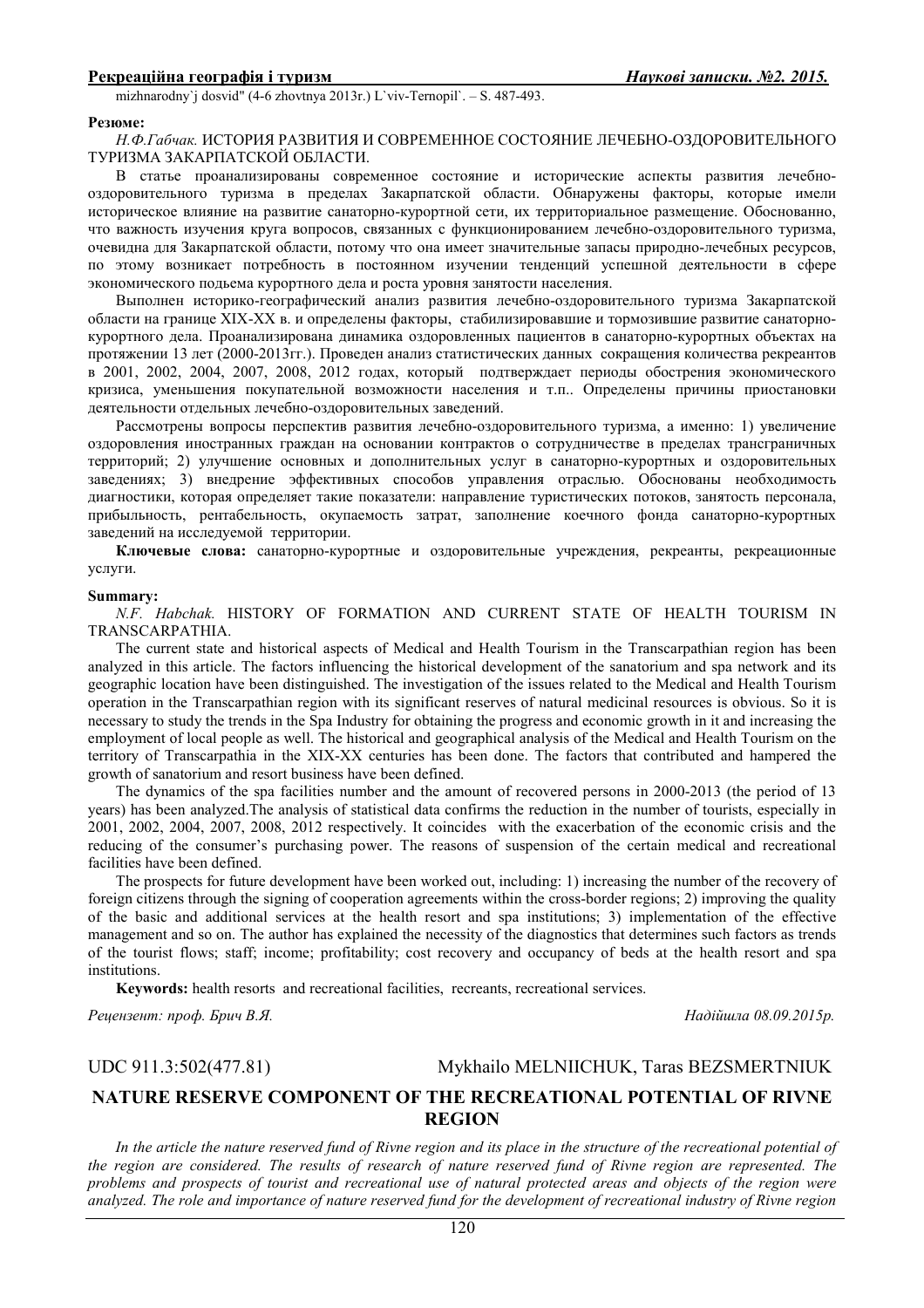### *are considered.*

*Key words:nature reserved fund, natural protected areas and objects, recreational potential, recreational industry, Rivne region.*

**Formulation of the problem.** The definition of tourism as one of the sectors of priority development in many regions of Ukraine necessitates all-round evaluation of possibilities of wide use of territories for tourist and recreation activities. One of the actual directions for today in Ukraine is organization of recreational activity in natural protected areas, which does not have yet sufficient scientific and organizational justification, that determines the actuality of its study. In this regard, the important task of geographical science is to conduct research aimed at studying of tourist and recreational potential of territories and objects of natural reserve fund (NRF) of Ukraine and principles of its rational use.

Rivne region owns considerable natural resource and historical and cultural potential, that next to bright regional features create all preconditions for organization of modern tourist infrastructure and development of domestic and international tourism in its territory. Special place in the structure of recreational industry of the region is occupied by natural protected objects. The stored natural landscapes, relief features, availability of water and forest resources create favorable preconditions for development of tourist and recreational activities.

**Analysis of the last researches.** The different aspects of the investigated theme are lighted up in works of domestic and foreign scientists. N. Fomenko marks that a necessary condition for development of recreation is a presence of recreational potential that can be estimated in different scales: at the level of the world, country, district and so on. The scientist defines recreational potential as a combination of natural, cultural, historical and socio-economic preconditions of organization of recreational activities on certain territory [14]. An important component part of the recreational potential are recreational resources. P. Masliak considers that "recreational resources are objects, phenomena and processes of natural and anthropogenic origin that are or can be used for the development of recreation and tourism" [8]. O. Beidyk in the structure of the recreational and tourist resources (RTR) highlights natural and anthropogenic RTR, which include natural protected areas [1]. Features and specific of recreational nature management on the basis of territories and objects of the nature reserve fund are represented in researches of A. Aleksandrova, O. Balatskyi, D. Bishop, V. Hetman, M. Hrin, V. Dezhkin, O. Dmytruk, S. Dmytruk, V. Yena, M. Kukurudza, I. Muzyka, Yu. Panasovskyi, Yu. Puzachenko,

A. Filips, P. Tsaryk, A. Chupys and others. Results of researches of nature reserve fund of Rivne region are reflected in works of T. Andriienko, H. Antonova, Yu. Hryshchenko, M. Huidash, P. Kolodych, I. Korotun, L. Korotun, A. Mereminskyi, O. Tokar, A. Yakymchuk and others [11; 7; 13].

**Formulation of aims of the article.** The purpose of the article is to research the nature reserve component of the recreational potential of Rivne region. For the achievement of aims the tasks were as follows:

to describe the nature reserve fund and define its place in the structure of the recreational potential of the region;

− to define present problems and prospects of tourist and recreational use of natural protected areas and objects of Rivne region;

− to consider the role and importance of nature reserve fund for the development of recreational industry of the region.

**The main material.** Rivne region owns considerable recreational potential for development of tourism, foremost − internal: 3258 sights of history, culture and architecture, and also reserves, natural and landscape parks, preserved authentic historical and cultural heritage of Polissia and Volyn, existing forest and water resources, 50 hotels and others accommodation, about 70 farmsteads of rural tourism. Thus, the area could successfully compete, foremost, for the Ukrainian clients in the segment of rural, green, cultural, ideological tourism [12]. We have conducted research on the use of recreational potential of territories and objects of NRF of Rivne region.

Nature reserve fund of Ukraine − areas of land and water space, natural complexes and objects, that have special nature protection, scientific, aesthetic, recreational and other value and marked to preserve the natural variety of landscapes, gene pool of flora and fauna, maintenance of general ecological balance and providing background environmental monitoring [5].

To the nature reserve fund of Ukraine belong:

1) natural territories and objects − natural reserves, biosphere reserves, national nature parks, regional landscape parks, wildlife preserves, sights of nature, protected natural boundaries;

2) artificially created objects − botanical gardens, dendrological parks, zoological parks, parks-sights of park and garden art [5].

By the state on in 01.01.2015 on territory of the region there were 310 protected objects by a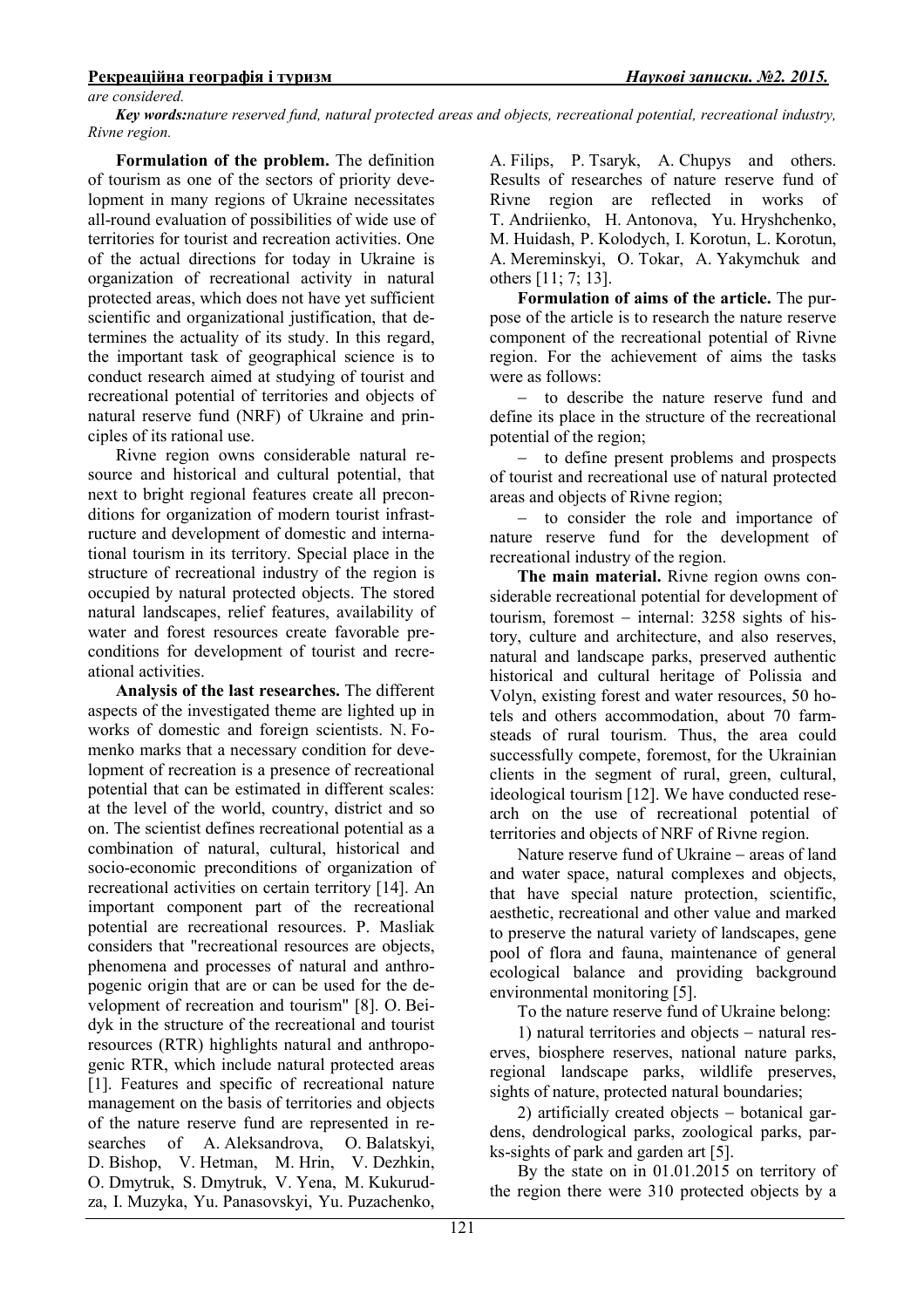general area 181,5 thousand hectares, from them national value are 27 objects by an area over 64,9 thousand hectares, local value 283 objects by an area more than 116,6 thousand hectares. The share of the nature reserve fund is for almost 9.05% of territory of the region.

*Table 1* 

|                          | Objects of nature reserve fund |          |                          |           |              |           |
|--------------------------|--------------------------------|----------|--------------------------|-----------|--------------|-----------|
|                          | <b>National value</b>          |          | Local value              |           | <b>Total</b> |           |
| <b>Categories of NRF</b> | <b>Number</b>                  | Area, ha | Number                   | Area, ha  | Number       | Area, ha  |
| Natural reserves         |                                | 42289    |                          |           |              | 42289     |
| National nature parks    |                                | 5448.3   | $\overline{\phantom{a}}$ |           |              | 5448,3    |
| Regional landscape parks |                                |          | 3                        | 58708     | 3            | 58708     |
| Wildlife preserves       | 13                             | 16720    | 112                      | 53887,3   | 125          | 70607,3   |
| Sights of nature         | 8                              | 420,2    | 59                       | 394,42    | 67           | 814,62    |
| Dendrological parks      |                                | 29,5     | $\overline{\phantom{a}}$ |           |              | 29,5      |
| Zoological parks         |                                | 11,6     | $\overline{\phantom{a}}$ |           |              | 11,6      |
| Parks-sights of park and | າ                              | 39       | 12                       | 128       | 14           | 167       |
| garden art               |                                |          |                          |           |              |           |
| State protected natural  |                                |          | 97                       | 3454,9    | 97           | 3454,9    |
| boundaries               |                                |          |                          |           |              |           |
| Total in region          | 27                             | 64957,6  | 283                      | 116572,62 | 310          | 181530,22 |

| The structure of natural protected                                             |
|--------------------------------------------------------------------------------|
| objects of national and local value of Rivne region by the state on 01.01.2015 |

*Source: compiled on the basis [6]*

The nature reserve fund of Rivneregion is represented practically by all categories of the protected areas, with the exception of biosphere reserves and botanical gardens (Table 1). The largest share in the structure of nature reserve fund of Rivne region by the number of objects is occupied by wildlife preserves and protected natural boundaries. By the least amount of objects in the region presented such categories of NRF as natural reserves, national natural parks,

dendrological parks and zoological parks. At the same time the largest area in the structure of nature reserve fund occupied by wildlife preserves, regional landscape parks, national nature park and natural reserve.

The highest percent of protected areas is observed on territory of Zdolbuniv, Zarichnenskyi and Dubrovytskyi districts. In Mlyniv, Koretskyi and Demydiv districts a percent of protected areas is the lowest (Table 2).

*Table 2* 

*Territories and objects of NRF of Rivne region in terms of units of administrative-territorial system*  **Units of administrativeterritorial system (district, city) The area of district, city, ths. ha The area of protected objects of NRF, ths. ha Nature reserve fund, %**  Bereznivskyi district 171,4 19,7 11,4 11,4 Volodymyretskyi district 194,6 19,2 9,8 Hoshchanskyi district  $\begin{array}{ccc} 69.2 & 0.7 & 1 \end{array}$ Demydiv district  $37.7$   $\leq 0.1$  0.26 Pubno district 120 2,7 2,25<br>
Dubrovytský district 182 27.3 15 Dubrovytskyi district 182 27,3 15 Zarichnenskyi district 144,2 36,4 25,2 Zdolbuniv district 66 6 26,9 40,7 Koretskyi district  $72$  0,3  $0.3$  0,41 Kostopil district  $149.6$  1,8 1,2 Mlyniv district 102 0,6 0,58 Ostroh district 70 3,9 5,5 Radyvyliv district  $74,5$   $1,1$   $1,4$ Rivne district 119,7 1,0 0,83 Rokytnivskyi district 235,4 27,0 11,4 Sarnenskyi district 196,8 12,8 6,5 The city of Ostroh  $1,1$  0,007 0.63 The city of Rivne  $5,9$  0,05 0,84 **Total in region** 2005,1 181,5 9,05

*Source: compiled and calculated on the basis of information of the Department of Ecology and Natural Resources of Rivne Regional State Administration [6]*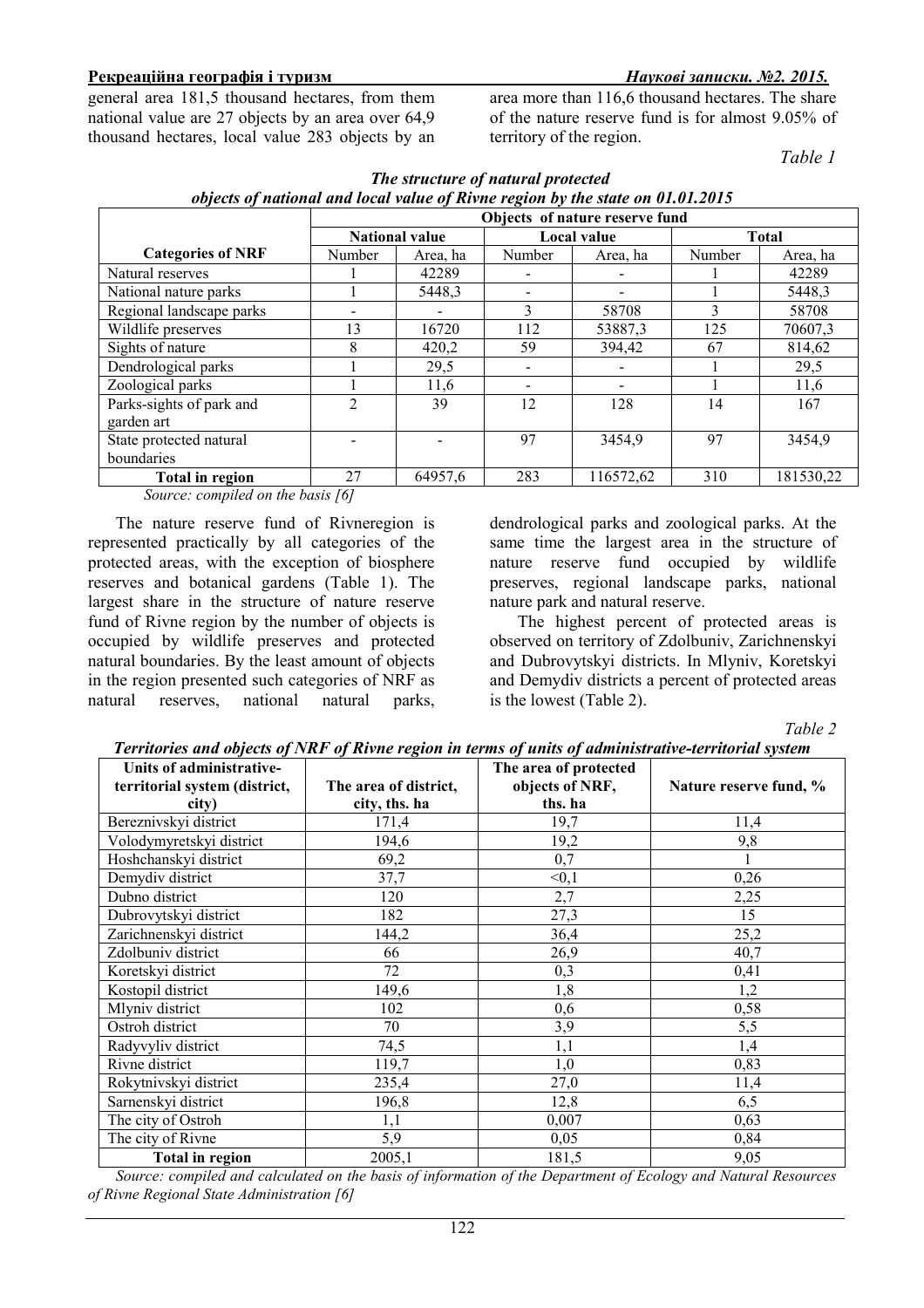Over the past 20 years the area of nature reserve fund of Rivne region increased by 38%. More than 65% of the total area of nature reserve fund of Rivne region occupy forest and wetland formation. Current level of protected area in the region (9%) higher than the average in Ukraine  $(6\%)$ , however significantly lower from the European countries and the average for Europe (14%) [12].

According to the "Strategy of development of Rivne region for the period till 2020" [12] one of the directions, which is supposed to develop tourism for satisfaction of necessities and expectations of the target groups of tourists, provides for the retention of tourists in the region through recreational tourism based on the natural potential of the region. Under these conditions an important role in this process can play exactly the territories and objects of nature reserve fund of the region.

Significant tourist potential has National Park "Dermansko-Ostrozkyi" with area of 5,448 thousand hectares, which is located on the territory of Ostroh and Zdolbuniv districts and occupies a narrow part of the Small Polissia, sandwiched between the Mizotskyi ridge and Kremenets sublimity. According to the Regulations of the National Park "Dermansko-Ostrozkyi" [10] the park was created to preserve valuable natural areas and historical and cultural objects that have an important nature protection, scientific, aesthetic, educational, recreational and health value. Among the main tasks of the Park we note the following:

− preservation and reproduction of valuable natural, historical and cultural complexes and objects;

− creating conditions for organized tourism, rest and other types of recreational activity in natural conditions with observance of protection regime of protected natural complexes and objects;

− the organization and implementation of scientific research, including the study of natural complexes and their changes in terms of recreational use, management and efficient use of natural resources.

The territory of National Park "Dermansko-Ostrozkyi" is marked significant recreational potential. There are all groups of landscapes – closed spaces with low visibility, with medium semiopen review and open with great visibility. The territory of the National Park with its forest arrays, dome-shaped elevations among the plain, original swamps, a large number of rare plants (especially orchids) has great prospects for development of tourism (primarily ecological, green and local history), conducting photographing, filming and others like that. The region is picture-

sque and interesting, but little-known to the population of Ukraine. On territory of Park there is a large number of water objects that can be used for the purposes of recreation (amateur fishing, beach rest). Among them, the pearl of the National Park – Novomalynskyi became, ponds near the villages of Bushcha, Buderazh, Mosty, Sviate. Through the territory of Park and near it flow the picturesque rivers (Horyn, Viliia, Kutianka and others) [2].

The territory of the location of the Park is interesting not only from a natural point of view, it is also a unique historical and cultural region. Around there are attractions such as Ostroh – the сity-fortress, family nest of the princes of Ostrog, a monastery, founded by them in Mezhyrichchia, the ruins of the castle in Novomalyn, the village of Derman, birthplace of the famous poet, publicist, public and political figure Ulas Samchuk. In some villages extremely interesting historical curiosities were saved: the watermill in the village Mosty of Zdolbuniv district, deeper wells (more than 60 m) in villages Mala Moshchanytsia and Bushcha, dug up in the spurs of the Volyn upland in the early XX century [4].

On the territory of the region there are also three regional landscape parks (RLP), which are promising for the development of tourist and recreational activity (Table 3).

A special place in ecotourism ecological and educational activity belongs to nature reserves, on the territories of which are created museums of nature, some of them have "information and ecological visitor centers", ecological trails, viewing platforms, special areas with collections of types of plants that grow in the protected area, area with enclosures for wild animals − residents of the reserve. You can visit them only escorted by the employee of reserve [3].

Located on the territory of region Rivne nature reserve with a total area of 42.3 thousand hectares is the largest in Ukraine and consists of four arrays located in the territory of Volodymyretskyi, Dubrovytskyi, Rokytnivskyi and Sarnenskyi districts. The most beautiful lakes of Ukrainian Polissia enter in the complement of reserve – Somyne and Bile and by an area of 12.7 thousand hectares of peat-marsh array of international value of Perebrody.

Among other interesting objects of nature reserve fund of the region it should be noted also the State dendrological park of Bereznivskyi forest college in the city of Berezne, by an area of 29,5 hectares, where grow more than 750 types of plant, including 18 species listed in the Red book of Ukraine. Except typical for this zone plants here grow exotic representatives of the Far East,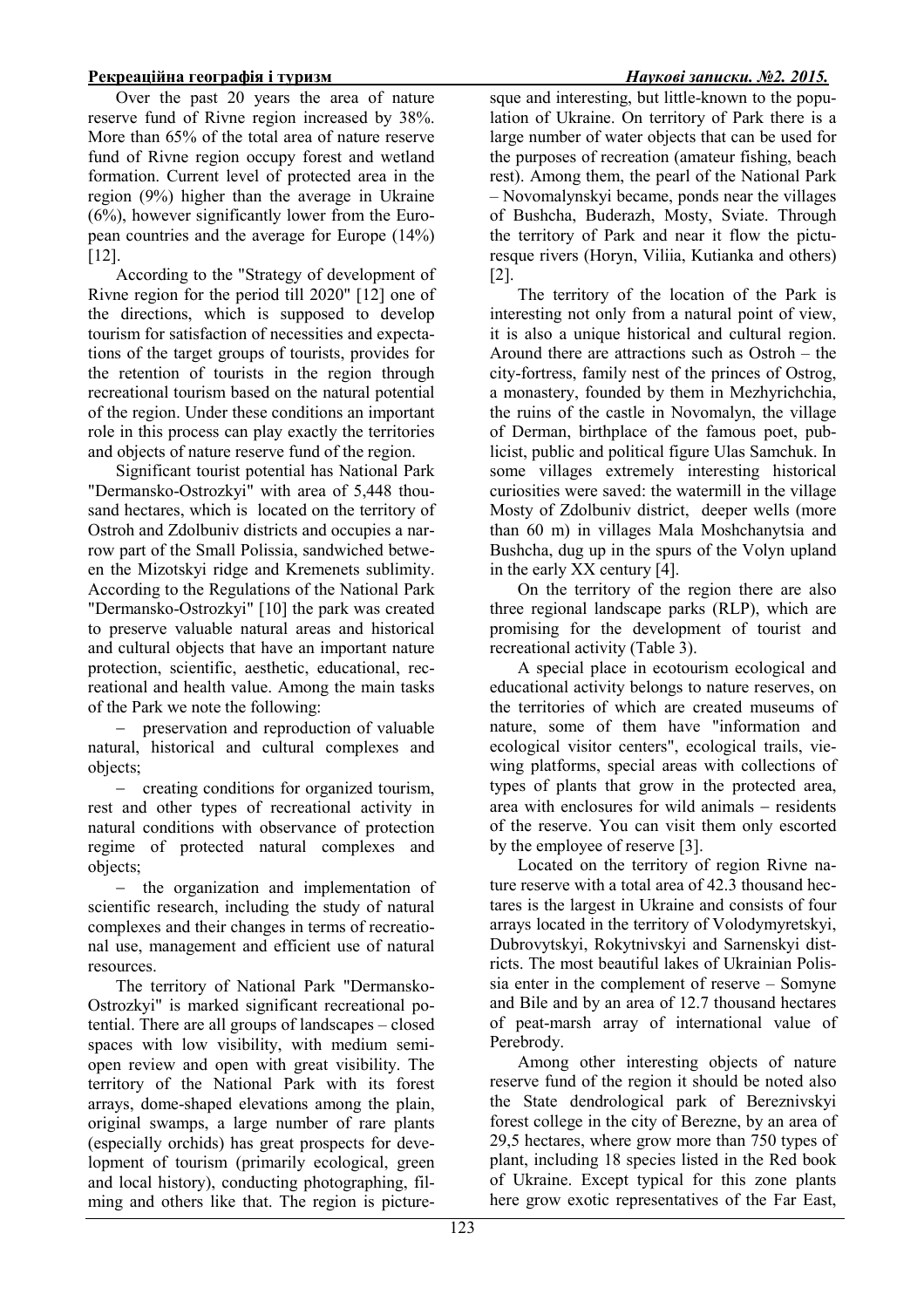Siberia, the Crimea, the Caucasus, Central Asia, America, Japan and China. Rivne zoological park with an area of 11.6 ha in the city of Rivne is a special natural complex in the system of the city that combines in itself natural environment and artificial structures and is used for keeping different types of animals in captivity. The main tasks that confront the zoo are the demonstration of the living representatives of wild fauna, educational work, the preservation and breeding of rare, endangered species of animals, scientifically-research work from the study of biology of wild animals. The zoo contains 181 types of

animals, including 12 types listed in the Red book of Ukraine. In the north of the region on territory of botanical sight of nature "Yuzefinska dacha" in Rokytnivskyi district saved the oak-patriarch – Yuzefinskyi oak (the oak of Prince Igor) – the oldest in Ukraine, which age is more than 1350 years. This oak is listed in the Ukrainian book of records, its took second place in the nationwide contest of the oldest trees of Ukraine [4]. Other natural protected areas and objects (wildlife preserves, protected natural boundaries, parkssights of park and garden art) have a cognitive value in recreational purposes.

*Table 3* 

| Regional landscape parks of Rivne region                                                                                                                                                                                                                                                                                                                                                                                 |         |               |                                                               |  |  |  |
|--------------------------------------------------------------------------------------------------------------------------------------------------------------------------------------------------------------------------------------------------------------------------------------------------------------------------------------------------------------------------------------------------------------------------|---------|---------------|---------------------------------------------------------------|--|--|--|
| The name of the                                                                                                                                                                                                                                                                                                                                                                                                          | Park    | Location      | <b>Characteristic features</b>                                |  |  |  |
| <b>RLP</b>                                                                                                                                                                                                                                                                                                                                                                                                               | area,   |               |                                                               |  |  |  |
|                                                                                                                                                                                                                                                                                                                                                                                                                          | ths. ha |               |                                                               |  |  |  |
| "Prypiat-Stokhid"                                                                                                                                                                                                                                                                                                                                                                                                        | 21,6    | Zarichnenskyi | Represents one of the most unique natural complexes both      |  |  |  |
|                                                                                                                                                                                                                                                                                                                                                                                                                          |         | district      | in Ukraine and in Eastern Europe, with a particularly         |  |  |  |
|                                                                                                                                                                                                                                                                                                                                                                                                                          |         |               | attractive lakes with sandy shores and the rivers Prypiat and |  |  |  |
|                                                                                                                                                                                                                                                                                                                                                                                                                          |         |               | Stokhid, which merge to remind the delta Danube               |  |  |  |
| "Dermansko-                                                                                                                                                                                                                                                                                                                                                                                                              | 19,8    | Zdolbuniv     | Creating of the park allowed while maintaining traditional    |  |  |  |
| Mostivskyi"                                                                                                                                                                                                                                                                                                                                                                                                              |         | district      | farming to develop new activities – recreation and tourism,   |  |  |  |
|                                                                                                                                                                                                                                                                                                                                                                                                                          |         |               | and to promote the preservation of unique and typical         |  |  |  |
|                                                                                                                                                                                                                                                                                                                                                                                                                          |         |               | natural complexes, historical and cultural monuments of       |  |  |  |
|                                                                                                                                                                                                                                                                                                                                                                                                                          |         |               | ancient Derman and other settlements                          |  |  |  |
| "Nadsluchanskyi"                                                                                                                                                                                                                                                                                                                                                                                                         | 17,2    | Bereznivskyi  | Has special aesthetic value. Is popular type of tourism like  |  |  |  |
|                                                                                                                                                                                                                                                                                                                                                                                                                          |         | district      | rafting on river Sluch that allows you to get acquainted with |  |  |  |
|                                                                                                                                                                                                                                                                                                                                                                                                                          |         |               | unique scenery of "Nadsluchanska Switzerland"                 |  |  |  |
| $C_1, \ldots, C_n, \ldots, C_n, C_n, \ldots, C_n, \ldots, C_n, \ldots, C_n, \ldots, C_n, \ldots, C_n, \ldots, C_n, \ldots, C_n, \ldots, C_n, \ldots, C_n, \ldots, C_n, \ldots, C_n, \ldots, C_n, \ldots, C_n, \ldots, C_n, \ldots, C_n, \ldots, C_n, \ldots, C_n, \ldots, C_n, \ldots, C_n, \ldots, C_n, \ldots, C_n, \ldots, C_n, \ldots, C_n, \ldots, C_n, \ldots, C_n, \ldots, C_n, \ldots, C_n, \ldots, C_n, \ldots$ |         |               |                                                               |  |  |  |

*Regional landscape parks of Rivne region* 

*Source: compiled by the author on the basis [4]*

At the same time, despite the wealth of nature and anthropogenic recreation and tourist resources of Rivne region, the recreational potential of the region is used ineffectively, and recreational activity on the basis of nature protected objects is not developing at full power. There are a number of problems on the way of organization of recreational activity within of nature reserve fund:

− the absence of necessary initial capital for the financing of works on creation of science and natural history centers, formation of special programs of recreational activities within the territories and objects of nature reserve fund;

− the absence of tourism organizations, whose activity is associated with recreational use of nature reserve fund;

− the regular employees of administrations of nature protected objects are not enough experienced in the issues of organization of recreational activity, especially in the field of marketing, cognitive programs for different categories of visitors, pricing of tourist and recreational product;

− insignificant are investments in tourist infrastructure and, in particular, in introduction of the ecological programs that impact on the hotel, transport service, services;

− the absence of advertising about the recreational territories of national nature parks and popularization in mass media;

− the limitations of tourist routes in the places of nature reserve fund and them unsatisfactory arrangement;

− the absence of management and marketing to attract potential tourists to visit even those territories that have a certain infrastructure for reception, accommodation and servicing of guests;

− insufficient assessment of the possible participation of local population in development of recreational activities of the local territories.

The importance of the nature reserve component of the recreational potential is certified by the individual items of the priority directions of development of Rivne region, concerted with the State strategy of regional development for the period until 2020, namely:

rational use of recreational resources of the territories and objects of nature reserve fund for the formation of economic environment and development of sphere of employment of population in the region;

− an increase of level of awareness of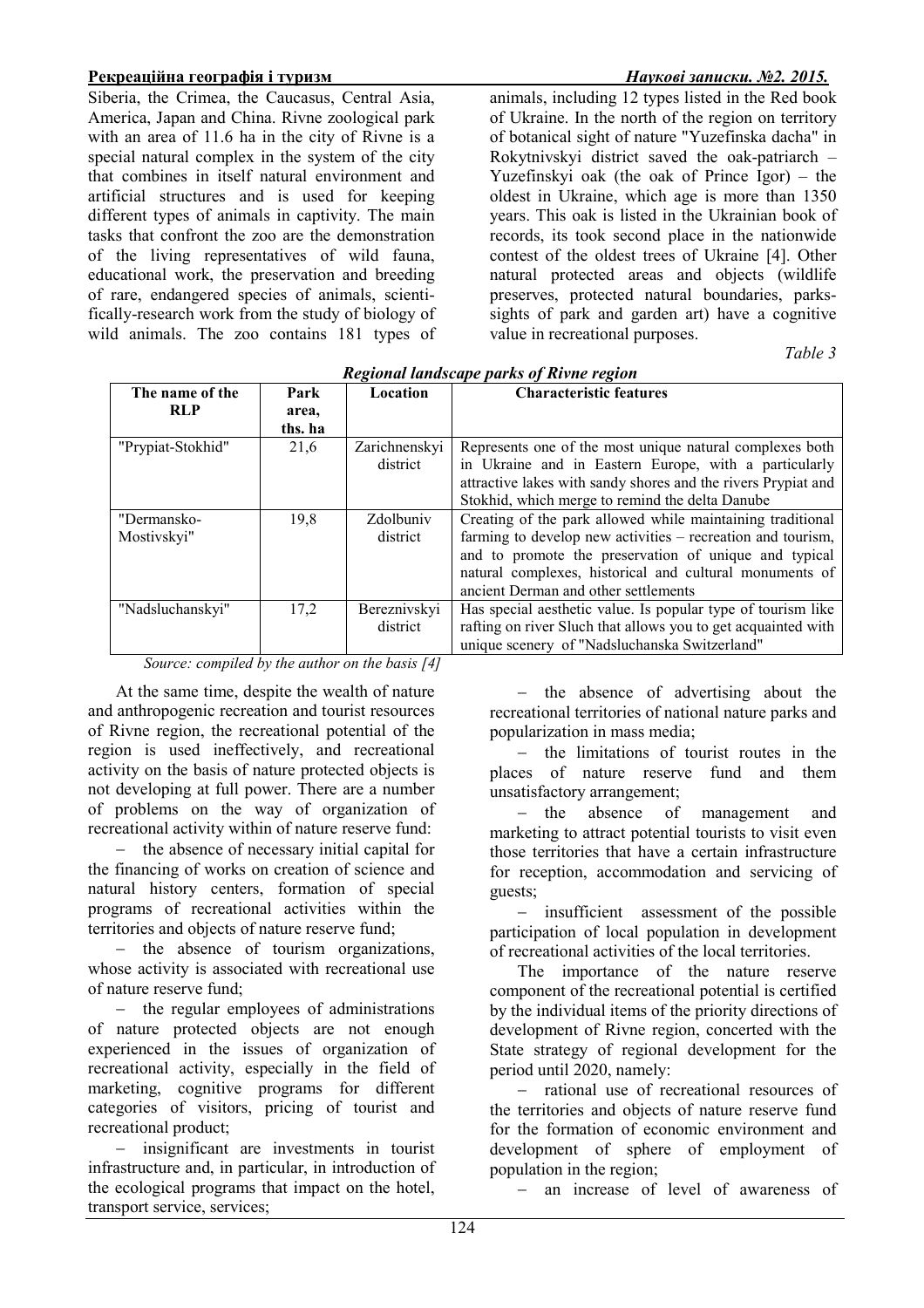population in relation to the values of territories and objects of the nature reserve fund and bringing in of population to the management;

− the preservation of historical and cultural values and natural heritage, providing of availability to cultural and natural heritage;

− use of cultural heritage objects for conducting of tourist activities;

− development of green tourism in rural areas;

− creation of quality tourist product on the basis of the rational use of tourist resources, determination of zones of priority development of tourism through tourist zoning of regions;

− formation of positive image of the region in the sphere of tourism in foreign and domestic tourist market [12].

Beginning from 2010, in Rivne region began the realization of project "Volyn is tourist", in basis of which is the formation of integral tourist offer on the territory of historical Volyn (Rivne, Volyn, Ternopil, Zhytomyr, Khmelnytskyi regions). Between the five regions which historically belong to the borders of the "Great Volyn", signed the agreement on cooperation that provides for joint implementation of the project. Worked out conception of brand "Volyn is tourist", started the manufacture of image advertising and information production about tourist potential of Volyn, activities for the development and placement of outdoor advertising, road advertising designs, developed promotional videos, created and operates Internet portal [9]. Developed network of tourist routes on the territory of Rivne and neighboring regions for all categories of consumers on various thematic directions, in particular natural and ecological routes covering the available resources of nature reserve fund for development of ecological tourism. In this regard, the paramount importance is acquired by the decision of next objectives:

− the expansion of volumes of the use of tourist resources and increase of attractiveness of objects which have tourist potential;

− development of new complex tourist products, infrastructure and services around specific objects and sights;

− the development of skills in the sphere of rural green tourism;

− certification and marketing of objects of tourism and tourist product;

− creation a system of informing of tourists;

− creation of new workplaces;

installation of information signs for territories and objects that are promising for development of ecological tourism;

− the research of the ecological state of water objects and recreational areas;

− arrangement of health, parks areas and objects of natural environment.

Organization of ecological tourism and recreation in the region will allow to expand the range of services that owners of green estates can provide to guests, that's why the large interest from their side is caused the creation of national natural parks [4].

The presence of objects of nature reserve fund has considerable potential for development of tourism and realization of work from ecological education of population of Rivne area. Territories and objects with special status of protection are today a major resource for the development of tourism and recreation industry by expanding the range of services offered and the formation of unique tourism products.

The creation and arrangement of tourist routes, the implementation of environmental educational work among tourists contribute to the expansion of tourist and recreational services (ecological and tourist trails, nature museums of nature). Perspective direction of attraction of the nature reserve objects is their use in recreational and sightseeing purposes on condition of observance of nature protection component.

The development of recreational activities on the basis of territories and objects of nature reserve fund of Rivne region will assist the decision of next tasks: perfection the tourist image of the region, attracting tourists, creation of new workplaces, ecological education, development of infrastructure (hotels, restaurants) and services (transport and communications, selling of souvenirs) and others.

Recreational nature management is a combination of organization of rest of population with the use of natural terms and resources of territory, that in turn, envisages the changes of the state of natural environment under the influence of recreational activities, the use of a population of natural recreational resources, restoration of the life-breaths of labor resources [14, p. 10]. Thus, nature protected territories have not only scientific, but also socio-economic importance.

**Conclusions.** Rivne region has considerable tourist potential, in the structure of that one of the main places is occupied by territories and objects of the nature reserve fund. Especially it applies territories of higher status, namely national nature parks and regional landscape parks, that are the basis for the conduct of tourist and excursion activities in the region. Nature reserve component of the recreational potential of Rivne region is developing, but slow pace, due, above all, the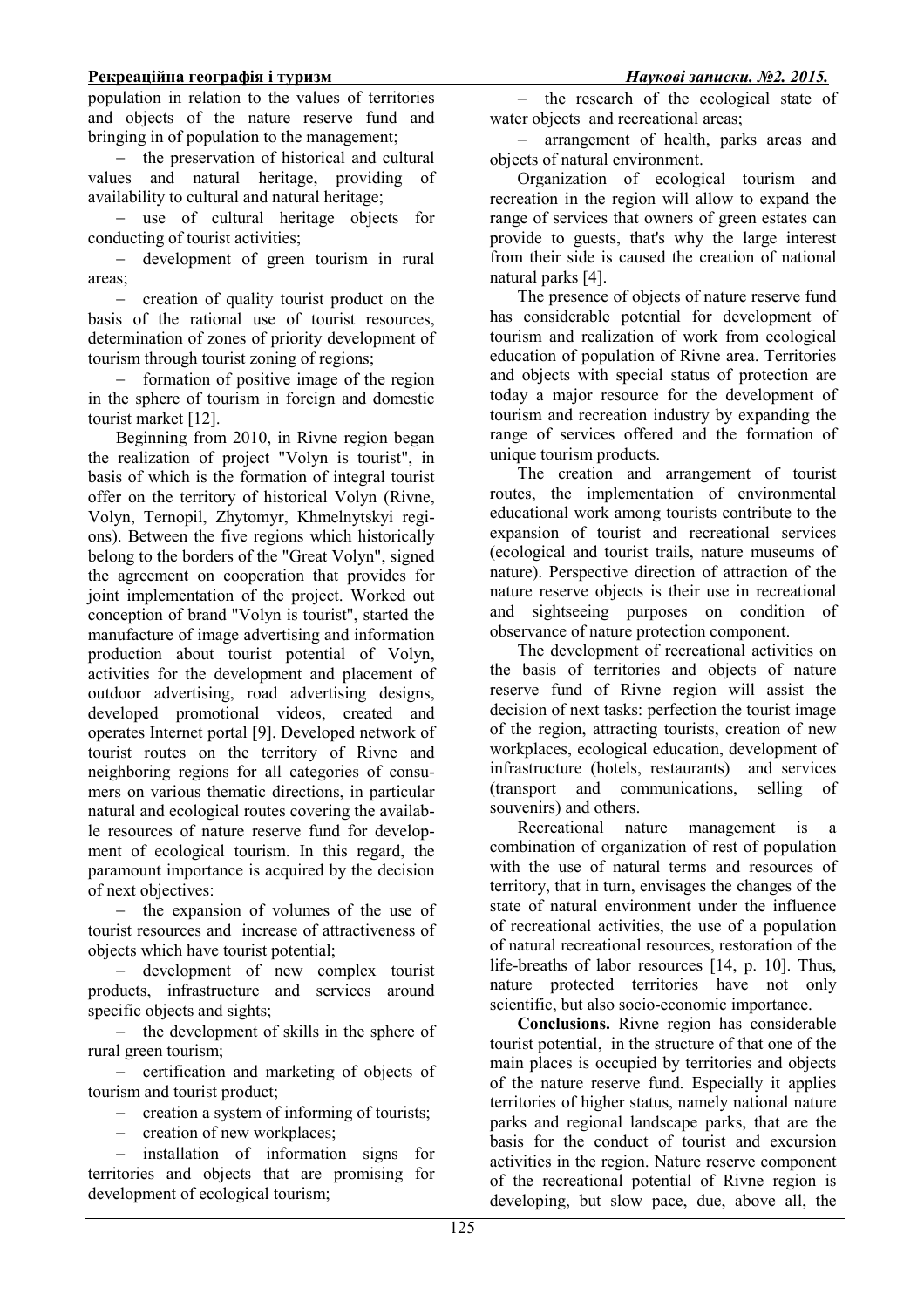overall development of regional infrastructure and shortcomings of legal regulation of tourist and recreational use of nature protected areas and objects. Further study of nature and anthropogenic

recreation and tourist resources is the pressing question of development of natural reserve territories and objects.

### **References:**

- 1. *Beidyk O.O.* Rekreatsiino-turystski resursy Ukrainy: metodolohiia ta metodyka analizu, terminolohiia, raionuvannia / *Beidyk O.O.* – K.: Vydavnychyi tsentr KNU im. T.H. Shevchenka, 2001. – 395 s.
- 2. *Hetman V. I.* Natsionalnyi pryrodnyi park «Dermansko-Ostrozkyi»: rekreatsiino-piznavalni resursy / *V. I. Hetman* // Heohrafiia, Ekolohiia, Turyzm: teoriia, metodolohiia, praktyka. Materialy mizhnarodnoi naukovo-praktychnoi konferentsii, prysviachenoi 25-richchiu heohrafichnoho fakultetu Ternopilskoho natsionalnoho pedahohichnoho universytetu imeni Volodymyra Hnatiuka (21-23 travnia 2015 r.) – Ternopil: SMP "Taip", 2015. – S. 351 – 353.
- 3. *Dmytruk O.Yu., Dmytruk S.V.* Ekoturyzm : Navchalnyi posibnyk. K.: Alterpres, 2009. 358 s.
- 4. Dopovid pro stan navkolyshnoho pryrodnoho seredovyshcha v Rivnenskii oblasti u 2013 rotsi [Elektronnyi resurs]. Rezhym dostupu: http://www.ecorivne.gov.ua/tmp/dopovid\_2013.pdf
- 5. Zakon Ukrainy "Pro pryrodno-zapovidnyi fond Ukrainy" [Elektronnyi resurs]. Rezhym dostupu: http://zakon1.rada.gov.ua/laws/show/2456-12
- 6. Zapovidni obiekty Rivnenshchyny [Elektronnyi resurs]. Rezhym dostupu: http://www.ecorivne.gov.ua/reserve/
- 7. *Korotun I.M., Korotun L.K.* Heohrafiia Rivnenskoi oblasti: pryroda, naselennia, hospodarstvo, ekolohiia. Navch. pidruchnyk. Rivne, 1996. – 380 s.
- 8. *Masliak P.O.* Rekreatsiina heohrafiia : navch. posib. / *P.O. Masliak*. K.: Vyd-vo "Znannia", 2008. 343 s.
- 9. Ofitsiinyi sait informatsiinoho internet-portalu "Volyn turystychna" [Elektronnyi resurs]. Rezhym dostupu: http://www.volyntravel.com.ua/
- 10. Polozhennia pro natsionalnyi pryrodnyi park "Dermansko-Ostrozkyi" [Elektronnyi resurs]. Rezhym dostupu: http://www.menr.gov.ua/docs/normakty/dod%20do%20273.doc
- 11. Pryrodno-zapovidnyi fond Rivnenskoi oblasti / Derzh. upr. okhorony navkolysh. pryrod. seredovyshcha v Rivnen. obl. ; Rivnen. tsentr marketynhovykh doslidzh., [*avtor y uporiad. : H. M. Antonova ta in. ; nauk. red. Yu. M. Hryshchenko ; peredm. : P. D. Kolodych, Yu. M. Hryshchenko, H. M. Mykytyn ; fotoil. : B. M. Bertash*]. – Rivne : Volyn. oberehy, 2008. – 216 s. : il.
- 12. Stratehiia rozvytku Rivnenskoi oblasti na period do 2020 roku [Elektronnyi resurs]. Rezhym dostupu: http://www.rv.gov.ua/sitenew/data/upload/photo/8/strategiya.pdf
- 13. *Tokar O. I.* Terytorii ta obiekty pryrodno-zapovidnoho fondu v systemi resursiv rekreatsii i turyzmu Rivnenskoi oblasti / *O. I. Tokar* // Zberezhennia ta vidtvorennia bioriznomanittia pryrodno-zapovidnykh terytorii : materialy mizhnar. nauk.-prakt. konf., prysviach. 10-richchiu Rivnen. pryrod. zapovidnyka (m. Sarny, 11 – 13 cherv. 2009 r.) / Rivnen. pryrod. zapovidnyk; redkol.: *M. D. Budz, N. O. Voloshynova, Yu. M. Hryshchenko ta in*. – Rivne : Rivnen. druk. 2009. – 936 s.
- 14. *Fomenko N.V.* Rekreatsiini resursy ta kurortolohiia. K.: Tsentr navchalnoi literatury, 2007. 312 s.

### **Література:**

- 1. *Бейдик О.О.* Рекреаційно-туристські ресурси України: методологія та методика аналізу, термінологія, районування / *Бейдик О.О. –* К.: Видавничий центр КНУ ім. Т.Г. Шевченка, 2001. – 395 с.
- 2. *Гетьман В. І.* Національний природний парк «Дермансько-Острозький»: рекреаційно-пізнавальні ресурси / *В. І. Гетьман* // Географія, Екологія, Туризм: теорія, методологія, практика. Матеріали міжнародної науково-практичної конференції, присвяченої 25-річчю географічного факультету Тернопільського національного педагогічного університету імені Володимира Гнатюка (21-23 травня 2015 р.) – Тернопіль: СМП "Тайп", 2015. – С. 351 – 353.
- 3. *Дмитрук О.Ю., Дмитрук С.В.* Екотуризм: Навчальний посібник. К.: Альтерпрес, 2009. 358 с.
- 4. Доповідь про стан навколишнього природного середовища в Рівненській області у 2013 році [Електронний ресурс]. Режим доступу: http://www.ecorivne.gov.ua/tmp/dopovid\_2013.pdf
- 5. Закон України "Про природно-заповідний фонд України" [Електронний ресурс]. Режим доступу: http://zakon1.rada.gov.ua/laws/show/2456-12
- 6. Заповідні об'єкти Рівненщини [Електронний ресурс]. Режим доступу: http://www.ecorivne.gov.ua/reserve/<br>7. Коротун І.М., Коротун Л.К. Географія Рівненської області: природа, населення, господарство. ек
- 7. *Коротун І.М., Коротун Л.К.* Географія Рівненської області: природа, населення, господарство, екологія. Навч. підручник. – Рівне, 1996. – 380 с.
- 8. *Масляк П.О.* Рекреаційна географія : навч. посіб. / *П.О. Масляк.*  К. : Вид-во "Знання", 2008. 343 с.
- 9. Офіційний сайт інформаційного інтернет-порталу "Волинь туристична" [Електронний ресурс]. Режим доступу: http://www.volyntravel.com.ua/
- 10. Положення про національний природний парк "Дермансько-Острозький" [Електронний ресурс]. Режим доступу: http://www.menr.gov.ua/docs/normakty/dod%20do%20273.doc
- 11. Природно-заповідний фонд Рівненської області / Держ. упр. охорони навколиш. природ. середовища в Рівнен. обл. ; Рівнен. центр маркетингових дослідж., [*автор й упоряд. : Г. М. Антонова та ін. ; наук. ред. Ю. М. Грищенко ; передм. : П. Д. Колодич, Ю. М. Грищенко, Г. М. Микитин; фотоіл. : Б. М. Берташ*]. – Рівне : Волин.обереги, 2008. – 216 с. : іл.
- 12. Стратегія розвитку Рівненської області на період до 2020 року [Електронний ресурс]. Режим доступу: http://www.rv.gov.ua/sitenew/data/upload/photo/8/strategiya.pdf
- 13. *Токар О. І.* Території та об'єкти природно-заповідного фонду в системі ресурсів рекреації і туризму Рівненської області / *О. І. Токар* // Збереження та відтворення біорізноманіття природно-заповідних територій : матеріали міжнар. наук. практ. конф., присвяч. 10-річчю Рівнен. природ. заповідника (м. Сарни, 11 – 13 черв. 2009 р.) / Рівнен. природ. заповідник ; редкол. : *М. Д. Будз, Н. О. Волошинова, Ю. М. Грищенко та ін.* – Рівне : Рівнен. друк. 2009. – 936 с.
- 14. *Фоменко Н.В.* Рекреаційні ресурси та курортологія. К.: Центр навчальної літератури, 2007. 312 с.

### **Резюме:**

*Мельнійчук М. М., Безсмертнюк Т. П.* ПРИРОДНО-ЗАПОВІДНА СКЛАДОВА РЕКРЕАЦІЙНОГО ПОТЕНЦІАЛУ РІВНЕНСЬКОЇ ОБЛАСТІ.